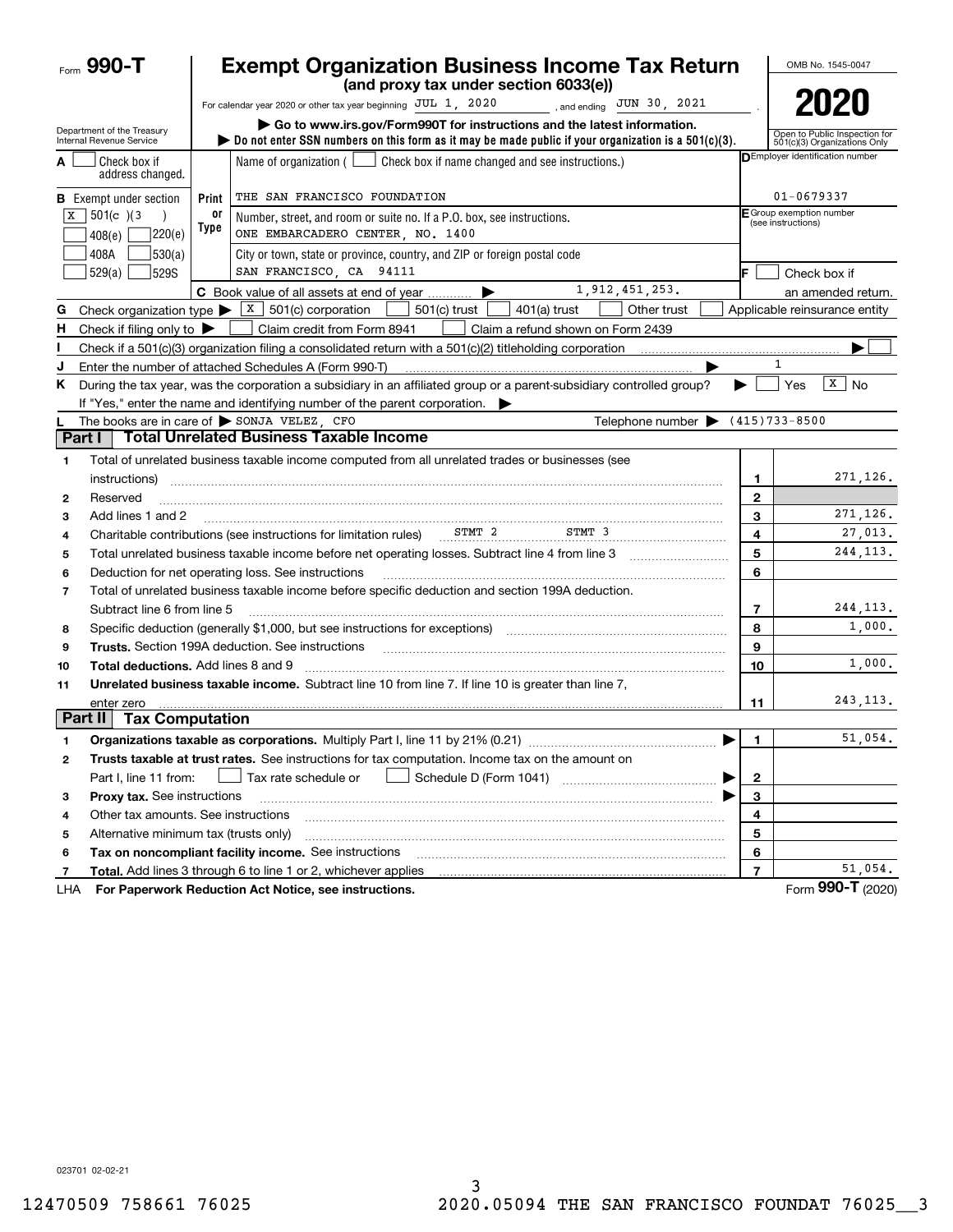| Form 990-T (2020)<br>Page 2                                                                                        |                                                                                                                                                                                                                               |                |          |                |  |  |
|--------------------------------------------------------------------------------------------------------------------|-------------------------------------------------------------------------------------------------------------------------------------------------------------------------------------------------------------------------------|----------------|----------|----------------|--|--|
| <b>Part III</b>                                                                                                    | <b>Tax and Payments</b>                                                                                                                                                                                                       |                |          |                |  |  |
| 1a                                                                                                                 | Foreign tax credit (corporations attach Form 1118; trusts attach Form 1116) [[[[[[[[[[[[[[[[[[[[[[[[<br>1a                                                                                                                    |                |          |                |  |  |
| b                                                                                                                  | Other credits (see instructions)<br>1b                                                                                                                                                                                        |                |          |                |  |  |
| c                                                                                                                  | 1c                                                                                                                                                                                                                            |                |          |                |  |  |
| d                                                                                                                  | 1 <sub>d</sub><br>Credit for prior year minimum tax (attach Form 8801 or 8827)                                                                                                                                                |                |          |                |  |  |
| е                                                                                                                  |                                                                                                                                                                                                                               | 1e             |          |                |  |  |
| 2                                                                                                                  | Subtract line 1e from Part II, line 7                                                                                                                                                                                         | $\mathbf{2}$   |          | 51,054.        |  |  |
| з                                                                                                                  | $\Box$ Form 8611 $\Box$<br>Form 8697<br>Form 4255<br>Form 8866<br>Other taxes. Check if from:                                                                                                                                 |                |          |                |  |  |
|                                                                                                                    | Other (attach statement)                                                                                                                                                                                                      | 3              |          |                |  |  |
| 4                                                                                                                  | Check if includes tax previously deferred under<br>Total tax. Add lines 2 and 3 (see instructions).                                                                                                                           |                |          |                |  |  |
|                                                                                                                    | section 1294. Enter tax amount here                                                                                                                                                                                           | 4              |          | 51,054.        |  |  |
| 5                                                                                                                  | 2020 net 965 tax liability paid from Form 965-A or Form 965-B, Part II, column (k), line 4                                                                                                                                    | 5              |          | $\mathbf{0}$ . |  |  |
| 6a                                                                                                                 | 63.355.<br>6a                                                                                                                                                                                                                 |                |          |                |  |  |
| b                                                                                                                  | 134,000.<br>2020 estimated tax payments. Check if section 643(g) election applies<br>6b                                                                                                                                       |                |          |                |  |  |
| c                                                                                                                  | Tax deposited with Form 8868<br>6с                                                                                                                                                                                            |                |          |                |  |  |
| d                                                                                                                  | Foreign organizations: Tax paid or withheld at source (see instructions) [100000000000000000000000000000000000<br>6d                                                                                                          |                |          |                |  |  |
| e                                                                                                                  | 6e                                                                                                                                                                                                                            |                |          |                |  |  |
| f                                                                                                                  | Credit for small employer health insurance premiums (attach Form 8941)<br>6f                                                                                                                                                  |                |          |                |  |  |
| g                                                                                                                  | Other credits, adjustments, and payments:     Form 2439                                                                                                                                                                       |                |          |                |  |  |
|                                                                                                                    | Other $\overline{\phantom{a}}$ Total $\blacktriangleright$<br>Form 4136<br>6g                                                                                                                                                 |                |          |                |  |  |
| 7                                                                                                                  |                                                                                                                                                                                                                               | $\overline{7}$ | 197,355. |                |  |  |
| 8                                                                                                                  |                                                                                                                                                                                                                               | 8              |          |                |  |  |
| 9                                                                                                                  | Tax due. If line 7 is smaller than the total of lines 4, 5, and 8, enter amount owed <i>musicanal community conduction</i>                                                                                                    | 9              |          |                |  |  |
| 10                                                                                                                 |                                                                                                                                                                                                                               | 10             | 146,301. |                |  |  |
| 11                                                                                                                 | Enter the amount of line 10 you want: Credited to 2021 estimated tax $\blacktriangleright$ 146, 301. Refunded $\blacktriangleright$                                                                                           | 11             |          | 0.             |  |  |
| <b>Part IV</b>                                                                                                     | Statements Regarding Certain Activities and Other Information (see instructions)                                                                                                                                              |                |          |                |  |  |
| 1                                                                                                                  | At any time during the 2020 calendar year, did the organization have an interest in or a signature or other authority                                                                                                         |                | Yes      | No             |  |  |
|                                                                                                                    | over a financial account (bank, securities, or other) in a foreign country? If "Yes," the organization may have to file                                                                                                       |                |          |                |  |  |
|                                                                                                                    | FinCEN Form 114, Report of Foreign Bank and Financial Accounts. If "Yes," enter the name of the foreign country                                                                                                               |                |          |                |  |  |
|                                                                                                                    | here BELGIUM                                                                                                                                                                                                                  |                | х        |                |  |  |
| 2                                                                                                                  | During the tax year, did the organization receive a distribution from, or was it the grantor of, or transferor to, a                                                                                                          |                |          |                |  |  |
|                                                                                                                    |                                                                                                                                                                                                                               |                |          | х              |  |  |
|                                                                                                                    | If "Yes," see instructions for other forms the organization may have to file.                                                                                                                                                 |                |          |                |  |  |
| 3                                                                                                                  | Enter the amount of tax-exempt interest received or accrued during the tax year match states and the summary states and states are the states of the states and states are states and states are states and states are states | 4,115.         |          |                |  |  |
| 4a                                                                                                                 | Did the organization change its method of accounting? (see instructions)                                                                                                                                                      |                |          | х              |  |  |
| If 4a is "Yes," has the organization described the change on Form 990, 990-EZ, 990-PF, or Form 1128? If "No,"<br>b |                                                                                                                                                                                                                               |                |          |                |  |  |
|                                                                                                                    | explain in Part V                                                                                                                                                                                                             |                |          |                |  |  |
| Part V                                                                                                             | <b>Supplemental Information</b>                                                                                                                                                                                               |                |          |                |  |  |

Provide the explanation required by Part IV, line 4b. Also, provide any other additional information. See instructions.

| <b>Sign</b>      | Under penalties of perjury, I declare that I have examined this return, including accompanying schedules and statements, and to the best of my knowledge and belief, it is true,<br>correct, and complete. Declaration of preparer (other than taxpayer) is based on all information of which preparer has any knowledge. |                             |            |               |                                                                                              |            |    |  |  |  |
|------------------|---------------------------------------------------------------------------------------------------------------------------------------------------------------------------------------------------------------------------------------------------------------------------------------------------------------------------|-----------------------------|------------|---------------|----------------------------------------------------------------------------------------------|------------|----|--|--|--|
| Here             | Signature of officer                                                                                                                                                                                                                                                                                                      | CFO<br>Title<br>Date        |            |               | May the IRS discuss this return with<br>the preparer shown below (see<br>x<br>instructions)? | <b>Yes</b> | No |  |  |  |
|                  | Print/Type preparer's name                                                                                                                                                                                                                                                                                                | Preparer's signature        | Date       | Check         | PTIN                                                                                         |            |    |  |  |  |
| Paid<br>Preparer | MAGA E. KISRIEV                                                                                                                                                                                                                                                                                                           | Kn                          | 05/11/2022 | self-employed | P01008919                                                                                    |            |    |  |  |  |
| <b>Use Only</b>  | Firm's name > HOOD & STRONG LLP                                                                                                                                                                                                                                                                                           |                             |            | Firm's $EIN$  |                                                                                              | 94-1254756 |    |  |  |  |
|                  |                                                                                                                                                                                                                                                                                                                           | 275 BATTERY STREET, STE 900 |            |               |                                                                                              |            |    |  |  |  |
|                  | SAN FRANCISCO, CA 94111<br>Firm's address $\blacktriangleright$                                                                                                                                                                                                                                                           |                             |            | Phone no.     | 415.781.0793                                                                                 | =          |    |  |  |  |

| Form 990-T (2020) |  |
|-------------------|--|
|                   |  |

023711 02-02-21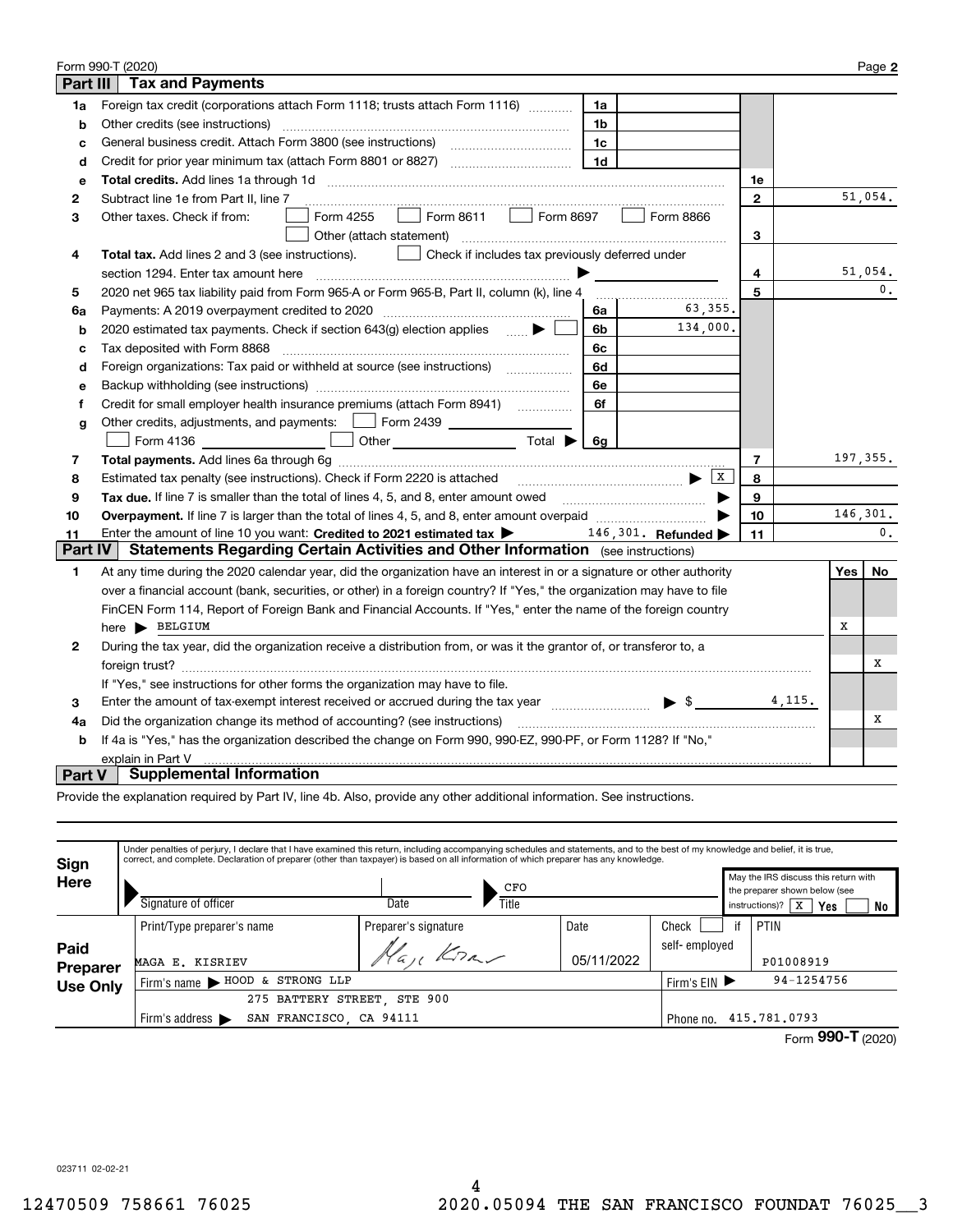(Rev. January 2020)

## **Application for Automatic Extension of Time To File an Exempt Organization Return**

Department of the Treasury Internal Revenue Service

**| File a separate application for each return.**

**| Go to www.irs.gov/Form8868 for the latest information.**

**Electronic filing (e-file).**  You can electronically file Form 8868 to request a 6-month automatic extension of time to file any of the filing of this form, visit www.irs.gov/e-file-providers/e-file-for-charities-and-non-profits. forms listed below with the exception of Form 8870, Information Return for Transfers Associated With Certain Personal Benefit Contracts, for which an extension request must be sent to the IRS in paper format (see instructions). For more details on the electronic

### **Automatic 6-Month Extension of Time.** Only submit original (no copies needed).

All corporations required to file an income tax return other than Form 990-T (including 1120-C filers), partnerships, REMICs, and trusts must use Form 7004 to request an extension of time to file income tax returns.

| Type or                                                                                                                              | Name of exempt organization or other filer, see instructions.                                                                                                                                                                                                                                                   |      |                                                                                |                | Taxpayer identification number (TIN) |                                              |  |
|--------------------------------------------------------------------------------------------------------------------------------------|-----------------------------------------------------------------------------------------------------------------------------------------------------------------------------------------------------------------------------------------------------------------------------------------------------------------|------|--------------------------------------------------------------------------------|----------------|--------------------------------------|----------------------------------------------|--|
| print                                                                                                                                |                                                                                                                                                                                                                                                                                                                 |      |                                                                                | $01 - 0679337$ |                                      |                                              |  |
| File by the                                                                                                                          | THE SAN FRANCISCO FOUNDATION                                                                                                                                                                                                                                                                                    |      |                                                                                |                |                                      |                                              |  |
| due date for<br>filing your<br>return. See                                                                                           | Number, street, and room or suite no. If a P.O. box, see instructions.<br>ONE EMBARCADERO CENTER, NO. 1400                                                                                                                                                                                                      |      |                                                                                |                |                                      |                                              |  |
| instructions.<br>City, town or post office, state, and ZIP code. For a foreign address, see instructions.<br>SAN FRANCISCO, CA 94111 |                                                                                                                                                                                                                                                                                                                 |      |                                                                                |                |                                      |                                              |  |
|                                                                                                                                      | Enter the Return Code for the return that this application is for (file a separate application for each return)                                                                                                                                                                                                 |      |                                                                                |                |                                      | 0<br>$7\phantom{.0}$                         |  |
| Return<br><b>Application</b><br><b>Application</b>                                                                                   |                                                                                                                                                                                                                                                                                                                 |      |                                                                                | Return         |                                      |                                              |  |
| Is For                                                                                                                               |                                                                                                                                                                                                                                                                                                                 | Code | <b>Is For</b>                                                                  |                |                                      | Code                                         |  |
|                                                                                                                                      | Form 990 or Form 990-EZ                                                                                                                                                                                                                                                                                         | 01   | Form 990-T (corporation)                                                       |                |                                      | 07                                           |  |
| Form 990-BL                                                                                                                          |                                                                                                                                                                                                                                                                                                                 | 02   | Form 1041-A                                                                    |                |                                      | 08                                           |  |
|                                                                                                                                      | Form 4720 (individual)                                                                                                                                                                                                                                                                                          | 03   | Form 4720 (other than individual)                                              |                |                                      | 09                                           |  |
| Form 990-PF                                                                                                                          |                                                                                                                                                                                                                                                                                                                 | 04   | Form 5227                                                                      |                |                                      | 10                                           |  |
|                                                                                                                                      | Form 990-T (sec. 401(a) or 408(a) trust)                                                                                                                                                                                                                                                                        | 05   | Form 6069                                                                      |                |                                      | 11                                           |  |
|                                                                                                                                      | Form 990-T (trust other than above)                                                                                                                                                                                                                                                                             | 06   | Form 8870                                                                      |                |                                      | 12                                           |  |
|                                                                                                                                      | SONJA VELEZ, CFO<br>• The books are in the care of $\triangleright$ ONE EMBARCADERO CENTER, SUITE 1400 - SAN FRANCISCO, CA 94111<br>Telephone No. \ (415)733-8500<br>If this is for a Group Return, enter the organization's four digit Group Exemption Number (GEN) [f this is for the whole group, check this |      | Fax No. $\bullet$ (415) 477-2784                                               |                |                                      |                                              |  |
| $box \blacktriangleright$                                                                                                            | . If it is for part of the group, check this box $\blacktriangleright$                                                                                                                                                                                                                                          |      | and attach a list with the names and TINs of all members the extension is for. |                |                                      |                                              |  |
| 1                                                                                                                                    | I request an automatic 6-month extension of time until<br>the organization named above. The extension is for the organization's return for:<br>calendar year<br><b>Solution</b> or<br>$X$ tax year beginning JUL 1, 2020                                                                                        |      | MAY 16, 2022<br>, and ending JUN 30, 2021                                      |                |                                      | , to file the exempt organization return for |  |
| 2                                                                                                                                    | If the tax year entered in line 1 is for less than 12 months, check reason:<br>Change in accounting period                                                                                                                                                                                                      |      | Initial return                                                                 | Final return   |                                      |                                              |  |
| За                                                                                                                                   | If this application is for Forms 990-BL, 990-PF, 990-T, 4720, or 6069, enter the tentative tax, less<br>any nonrefundable credits. See instructions.                                                                                                                                                            |      |                                                                                | За             | \$                                   | 64,433.                                      |  |
| b                                                                                                                                    | If this application is for Forms 990-PF, 990-T, 4720, or 6069, enter any refundable credits and                                                                                                                                                                                                                 |      |                                                                                |                |                                      |                                              |  |
|                                                                                                                                      | estimated tax payments made. Include any prior year overpayment allowed as a credit.                                                                                                                                                                                                                            |      |                                                                                | Зb             | \$                                   | 197,355.                                     |  |
| c                                                                                                                                    | <b>Balance due.</b> Subtract line 3b from line 3a. Include your payment with this form, if required, by                                                                                                                                                                                                         |      |                                                                                |                |                                      |                                              |  |
|                                                                                                                                      | using EFTPS (Electronic Federal Tax Payment System). See instructions.                                                                                                                                                                                                                                          |      |                                                                                | 3c             | \$                                   | 0.                                           |  |
|                                                                                                                                      | Caution: If you are going to make an electronic funds withdrawal (direct debit) with this Form 8868, see Form 8453-EO and Form 8879-EO for payment<br>instructions.                                                                                                                                             |      |                                                                                |                |                                      |                                              |  |

**HA** For Privacy Act and Paperwork Reduction Act Notice, see instructions. **But a struction of the Constantion Constant** Form 8868 (Rev. 1-2020) LHA

023841 04-01-20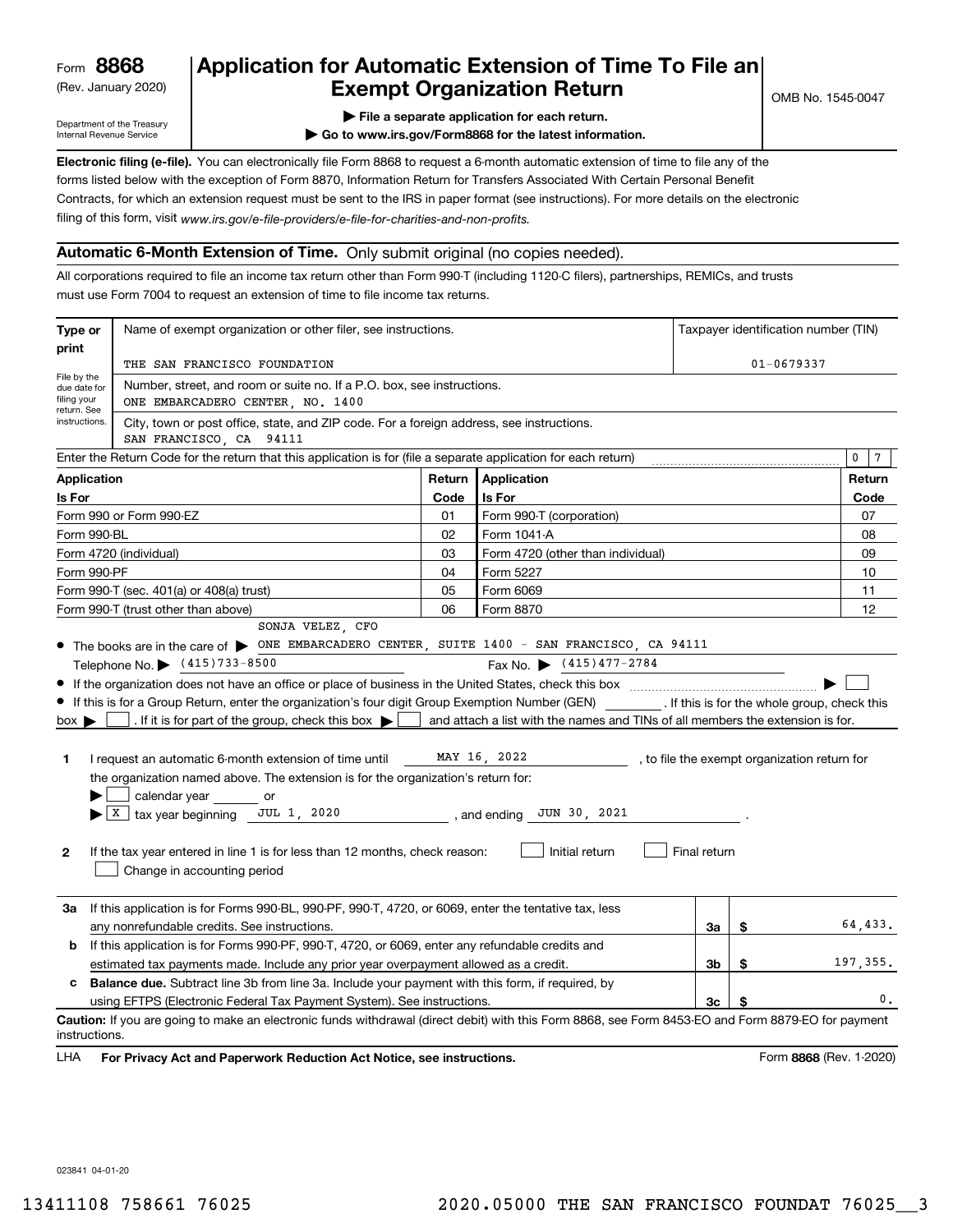| FORM $990-T$                          | CONTRIBUTIONS                | STATEMENT <sub>2</sub> |
|---------------------------------------|------------------------------|------------------------|
| DESCRIPTION/KIND OF PROPERTY          | METHOD USED TO DETERMINE FMV | AMOUNT                 |
| GRANTS TO CHARITABLE<br>ORGANIZATIONS | N/A                          | 166, 182, 995.         |
| TOTAL TO FORM 990-T, PART I, LINE 4   |                              | 166, 182, 995.         |

~~~~~~~~~~~~~~

}}}}}}}}}}}}}}}}}}}}}}}}}}}} }}}}}}}}}}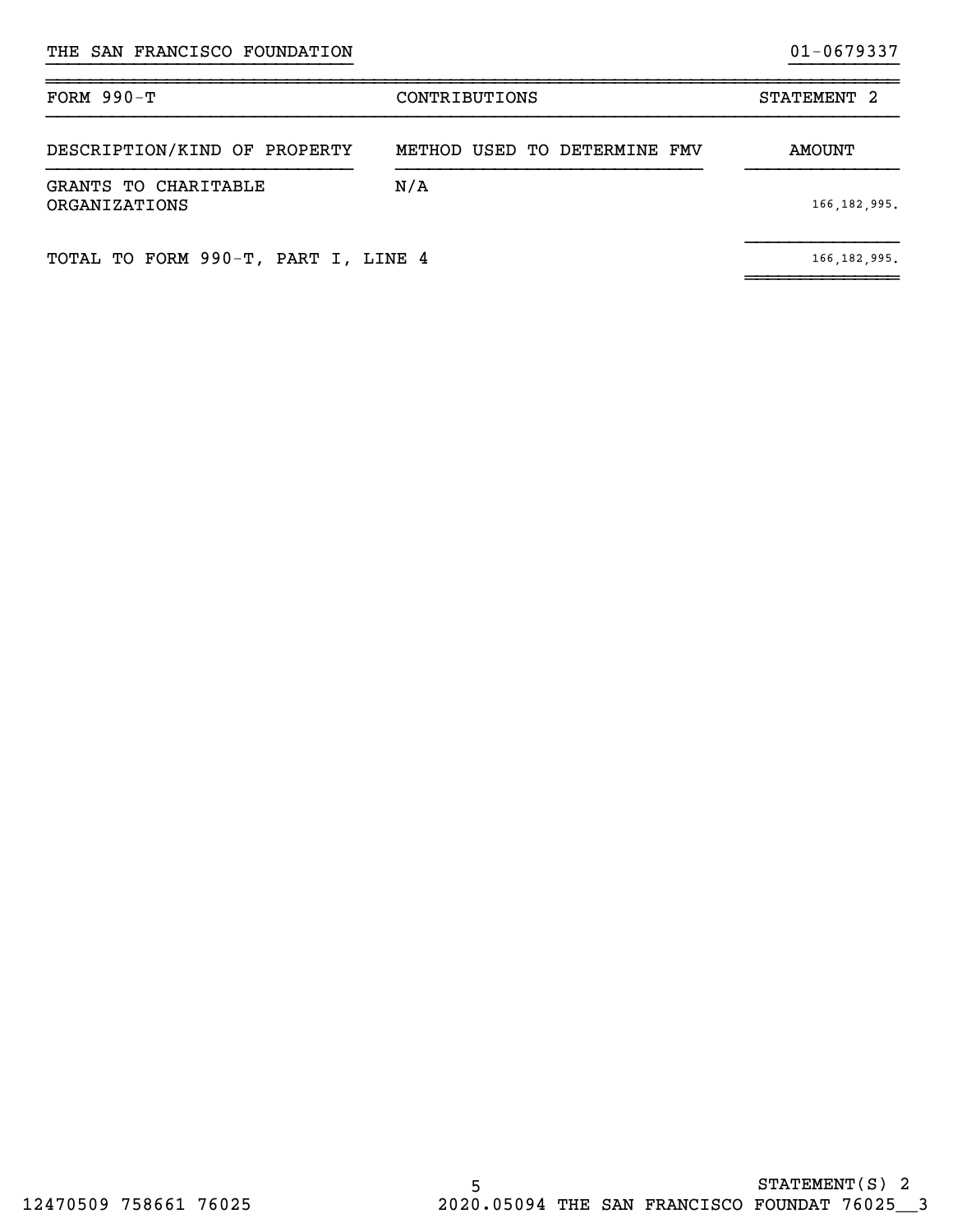| FORM $990-T$                                                                                          | CONTRIBUTIONS SUMMARY                                                                                                   |                              | STATEMENT 3 |
|-------------------------------------------------------------------------------------------------------|-------------------------------------------------------------------------------------------------------------------------|------------------------------|-------------|
| OUALIFIED CONTRIBUTIONS SUBJECT TO                                                                    | QUALIFIED CONTRIBUTIONS SUBJECT TO 100% LIMIT<br>25% LIMIT                                                              |                              |             |
| FOR TAX YEAR 2015<br>FOR TAX YEAR 2016<br>FOR TAX YEAR 2017<br>FOR TAX YEAR 2018<br>FOR TAX YEAR 2019 | CARRYOVER OF PRIOR YEARS UNUSED CONTRIBUTIONS<br>133,628,750<br>148,065,262<br>156,548,315<br>76,041,932<br>222,093,392 |                              |             |
| <b>TOTAL CARRYOVER</b>                                                                                | TOTAL CURRENT YEAR 10% CONTRIBUTIONS                                                                                    | 736,377,651<br>166, 182, 995 |             |
| TOTAL CONTRIBUTIONS AVAILABLE                                                                         | TAXABLE INCOME LIMITATION AS ADJUSTED                                                                                   | 902,560,646<br>27,013        |             |
| EXCESS CONTRIBUTIONS<br><b>EXCESS 100% CONTRIBUTIONS</b><br>TOTAL EXCESS CONTRIBUTIONS                |                                                                                                                         | 902,533,633<br>902,533,633   |             |
| ALLOWABLE CONTRIBUTIONS DEDUCTION                                                                     |                                                                                                                         |                              | 27,013      |
| TOTAL CONTRIBUTION DEDUCTION                                                                          |                                                                                                                         |                              | 27,013      |
|                                                                                                       |                                                                                                                         |                              |             |

}}}}}}}}}}}}}}}}}}}}}}}}}}}} }}}}}}}}}}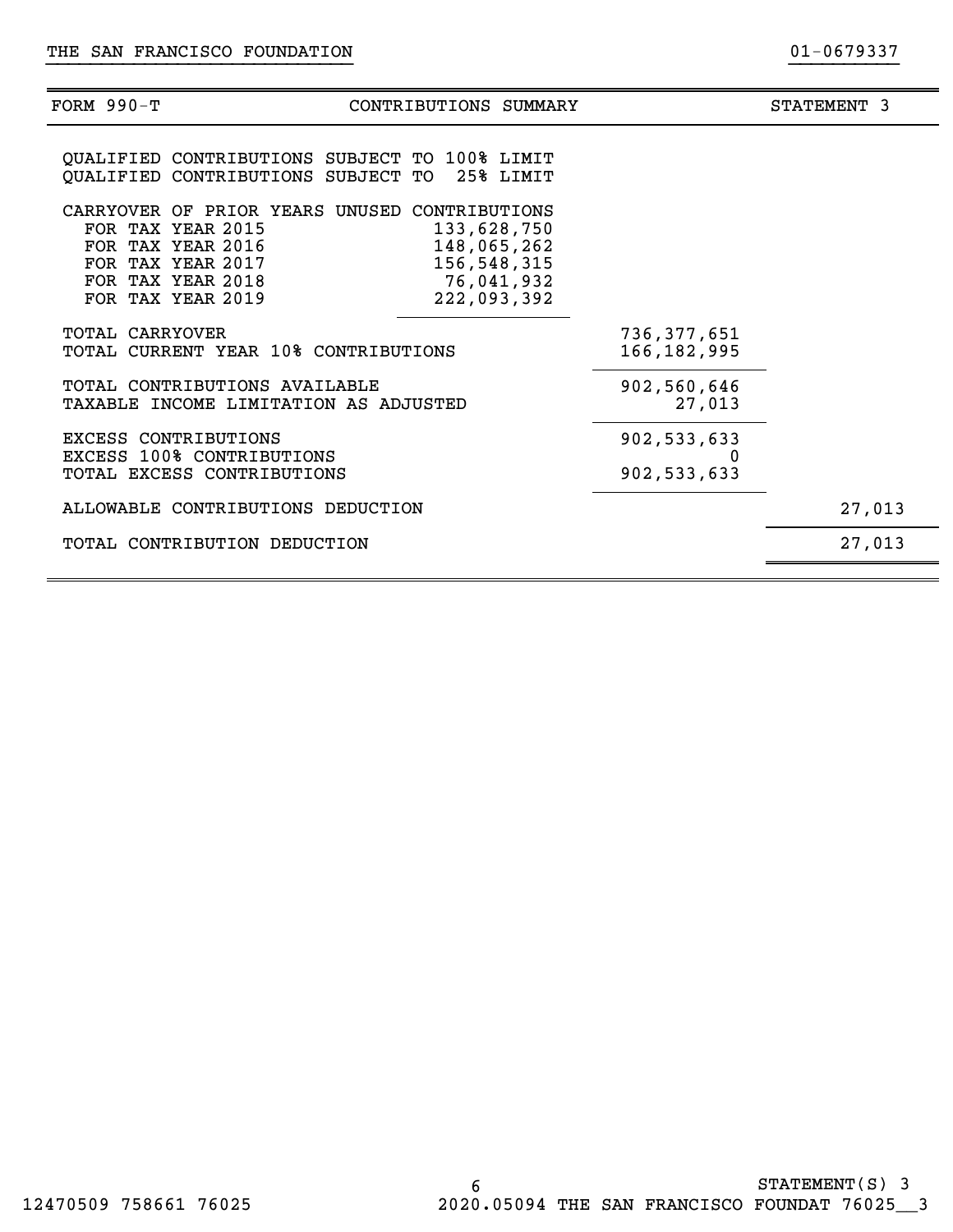| <b>SCHEDULE A</b> |  |  |
|-------------------|--|--|
| (Form 990-T)      |  |  |

Department of the Treasury Internal Revenue Service

# **Unrelated Business Taxable Income From an Unrelated Trade or Business**

**| Go to www.irs.gov/Form990T for instructions and the latest information.**

**Do not enter SSN numbers on this form as it may be made public if your organization is a 501(c)(3). |** 

**2020**

OMB No. 1545-0047

| )(3). | Open to Public Inspection for |
|-------|-------------------------------|
|       | 501(c)(3) Organizations Only  |

| А | Name of the organization     | <b>Employer identification number</b> |
|---|------------------------------|---------------------------------------|
|   | THE SAN FRANCISCO FOUNDATION | $01 - 0679337$                        |

**C** Unrelated business activity code (see instructions)  $\rightarrow$  901101 **D** Sequence: <sup>1</sup> of 901101

01 **D** Sequence: 1 of 1

| Describe the unrelated trade or business NINVESTMENTS IN PASSTHROUGHS<br>E. |                                                                   |                |            |              |          |  |
|-----------------------------------------------------------------------------|-------------------------------------------------------------------|----------------|------------|--------------|----------|--|
|                                                                             | <b>Unrelated Trade or Business Income</b><br>Part I               |                | (A) Income | (B) Expenses | (C) Net  |  |
| 1a                                                                          | Gross receipts or sales<br><u> 1980 - Jan Salaman, masjid a</u>   |                |            |              |          |  |
| b                                                                           |                                                                   | 1c             |            |              |          |  |
| $\mathbf{2}$                                                                |                                                                   | $\overline{2}$ |            |              |          |  |
| 3                                                                           |                                                                   | 3              |            |              |          |  |
| 4 a                                                                         | Capital gain net income (attach Sch D (Form 1041 or Form          |                |            |              |          |  |
|                                                                             |                                                                   | 4a             |            |              |          |  |
| b                                                                           | Net gain (loss) (Form 4797) (attach Form 4797) (see instructions) | 4b             |            |              |          |  |
| c                                                                           |                                                                   | 4c             |            |              |          |  |
| 5                                                                           | Income (loss) from a partnership or an S corporation (attach      |                |            |              |          |  |
|                                                                             | statement) STATEMENT 4                                            | 5              | 327, 221.  |              | 327,221. |  |
| 6                                                                           |                                                                   | 6              |            |              |          |  |
| 7                                                                           |                                                                   | $\overline{7}$ |            |              |          |  |
| 8                                                                           | Interest, annuities, royalties, and rents from a controlled       | 8              |            |              |          |  |
| 9                                                                           | Investment income of section $501(c)(7)$ , $(9)$ , or $(17)$      | 9              |            |              |          |  |
| 10                                                                          |                                                                   | 10             |            |              |          |  |
| 11                                                                          |                                                                   | 11             |            |              |          |  |
| 12                                                                          | Other income (see instructions; attach statement)                 | 12             |            |              |          |  |
| 13                                                                          |                                                                   | 13             | 327, 221.  |              | 327,221. |  |
|                                                                             |                                                                   |                |            |              |          |  |

**Part II Deductions Not Taken Elsewhere** (See instructions for limitations on deductions) Deductions must be directly connected with the unrelated business income

| 1.           | Compensation of officers, directors, and trustees (Part X) [11] [2010] [2010] [2010] [2010] [2010] [2010] [2010] [2010] [2010] [2010] [2010] [2010] [2010] [2010] [2010] [2010] [2010] [2010] [2010] [2010] [2010] [2010] [201 |  |  |              |                                     |
|--------------|--------------------------------------------------------------------------------------------------------------------------------------------------------------------------------------------------------------------------------|--|--|--------------|-------------------------------------|
| $\mathbf{2}$ |                                                                                                                                                                                                                                |  |  | $\mathbf{2}$ |                                     |
| 3            |                                                                                                                                                                                                                                |  |  | 3            |                                     |
| 4            |                                                                                                                                                                                                                                |  |  | 4            |                                     |
| 5            | Interest (attach statement) (see instructions) www.communically.communically.communically.communically.communically                                                                                                            |  |  | 5            |                                     |
| 6            |                                                                                                                                                                                                                                |  |  | 6            | 35,895.                             |
| 7            |                                                                                                                                                                                                                                |  |  |              |                                     |
| 8            |                                                                                                                                                                                                                                |  |  | 8b           |                                     |
| 9            |                                                                                                                                                                                                                                |  |  | 9            |                                     |
| 10           |                                                                                                                                                                                                                                |  |  | 10           |                                     |
| 11           |                                                                                                                                                                                                                                |  |  | 11           |                                     |
| 12           |                                                                                                                                                                                                                                |  |  | 12           |                                     |
| 13           |                                                                                                                                                                                                                                |  |  | 13           |                                     |
| 14           | Other deductions (attach statement)<br>material continuum and the SEE STATEMENT 5                                                                                                                                              |  |  | 14           | 20, 200.                            |
| 15           | <b>Total deductions.</b> Add lines 1 through 14                                                                                                                                                                                |  |  | 15           | 56,095.                             |
| 16           | Unrelated business income before net operating loss deduction. Subtract line 15 from Part I, line 13,                                                                                                                          |  |  |              |                                     |
|              | column (C)                                                                                                                                                                                                                     |  |  | 16           | 271,126.                            |
| 17           |                                                                                                                                                                                                                                |  |  | 17           | 0.                                  |
| 18           | Unrelated business taxable income. Subtract line 17 from line 16 [11] manusure manusure manusure manusure                                                                                                                      |  |  | 18           | 271,126.                            |
| LHA          | For Paperwork Reduction Act Notice, see instructions.                                                                                                                                                                          |  |  |              | <b>Schedule A (Form 990-T) 2020</b> |

023741 12-23-20

1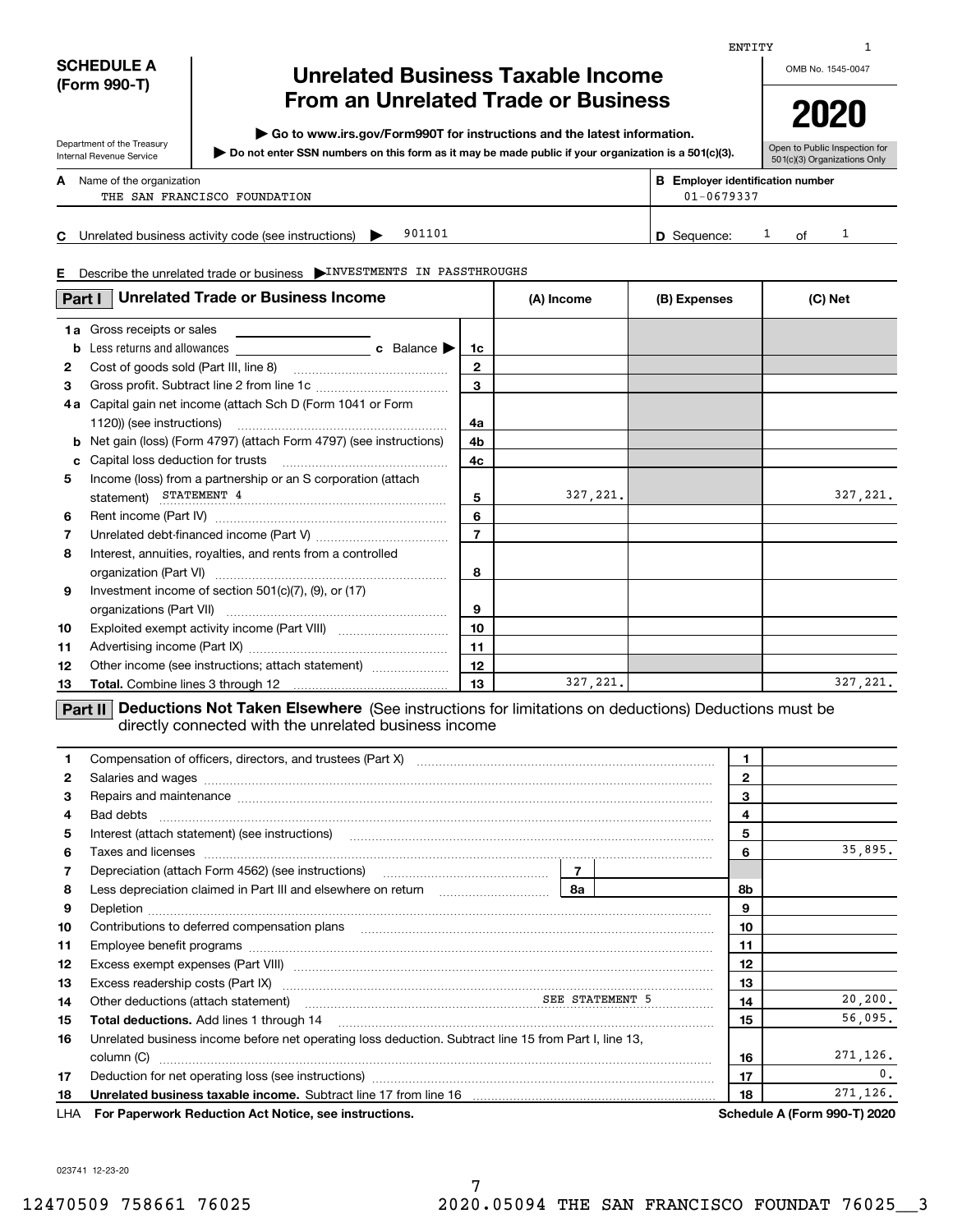| Part III     | Sche <u>dule A (Form 990-T) 2020</u><br><b>Cost of Goods Sold</b>                                                                                                                                                              |                                     |   |                     | Page 2                       |
|--------------|--------------------------------------------------------------------------------------------------------------------------------------------------------------------------------------------------------------------------------|-------------------------------------|---|---------------------|------------------------------|
|              |                                                                                                                                                                                                                                | Enter method of inventory valuation |   |                     |                              |
| 1            | Inventory at beginning of year manufactured and an intervention of the state of the state of the state of the                                                                                                                  |                                     |   | 1.                  |                              |
| 2            |                                                                                                                                                                                                                                |                                     |   | $\mathbf{2}$        |                              |
| 3            |                                                                                                                                                                                                                                |                                     |   | 3                   |                              |
| 4            | Additional section 263A costs (attach statement) material content and according to the Additional section 263A                                                                                                                 |                                     |   | $\overline{4}$      |                              |
| 5            | Other costs (attach statement) material contracts and a statement of the statement of the statement of the statement of the statement of the statement of the statement of the statement of the statement of the statement of  |                                     |   | 5                   |                              |
| 6            | Total. Add lines 1 through 5 [11] manufactured and manufactured and manufactured and manufactured and manufactured and manufactured and manufactured and manufactured and manufactured and manufactured and manufactured and m |                                     |   | 6                   |                              |
| 7            | Inventory at end of year<br>Cost of goods sold. Subtract line 7 from line 6. Enter here and in Part I. line 2                                                                                                                  |                                     |   | $\overline{7}$<br>8 |                              |
| 8            |                                                                                                                                                                                                                                |                                     |   |                     | Yes<br>No.                   |
| 9<br>Part IV | Do the rules of section 263A (with respect to property produced or acquired for resale) apply to the organization?<br>Rent Income (From Real Property and Personal Property Leased with Real Property)                         |                                     |   |                     |                              |
| 1            | Description of property (property street address, city, state, ZIP code). Check if a dual-use (see instructions)                                                                                                               |                                     |   |                     |                              |
|              | A                                                                                                                                                                                                                              |                                     |   |                     |                              |
|              | B                                                                                                                                                                                                                              |                                     |   |                     |                              |
|              | C                                                                                                                                                                                                                              |                                     |   |                     |                              |
|              | D                                                                                                                                                                                                                              |                                     |   |                     |                              |
|              |                                                                                                                                                                                                                                | A                                   | В | C                   | D                            |
| 2            | Rent received or accrued                                                                                                                                                                                                       |                                     |   |                     |                              |
| a            | From personal property (if the percentage of                                                                                                                                                                                   |                                     |   |                     |                              |
|              | rent for personal property is more than 10%                                                                                                                                                                                    |                                     |   |                     |                              |
|              |                                                                                                                                                                                                                                |                                     |   |                     |                              |
| b            | From real and personal property (if the                                                                                                                                                                                        |                                     |   |                     |                              |
|              | percentage of rent for personal property exceeds                                                                                                                                                                               |                                     |   |                     |                              |
|              | 50% or if the rent is based on profit or income)                                                                                                                                                                               |                                     |   |                     |                              |
| c            | المتنب<br>Total rents received or accrued by property.                                                                                                                                                                         |                                     |   |                     |                              |
|              | Add lines 2a and 2b, columns A through D                                                                                                                                                                                       |                                     |   |                     |                              |
|              |                                                                                                                                                                                                                                |                                     |   |                     |                              |
| 3            | Total rents received or accrued. Add line 2c columns A through D. Enter here and on Part I, line 6, column (A)                                                                                                                 |                                     |   |                     | $\mathbf{0}$ .               |
|              | Deductions directly connected with the income                                                                                                                                                                                  |                                     |   |                     |                              |
|              |                                                                                                                                                                                                                                |                                     |   |                     |                              |
| 4            | in lines $2(a)$ and $2(b)$ (attach statement) $\ldots$                                                                                                                                                                         |                                     |   |                     |                              |
|              |                                                                                                                                                                                                                                |                                     |   |                     | 0.                           |
| 5.<br>Part V | <b>Unrelated Debt-Financed Income</b> (see instructions)                                                                                                                                                                       |                                     |   |                     |                              |
| 1            | Description of debt-financed property (street address, city, state, ZIP code). Check if a dual-use (see instructions)                                                                                                          |                                     |   |                     |                              |
|              | A                                                                                                                                                                                                                              |                                     |   |                     |                              |
|              | в                                                                                                                                                                                                                              |                                     |   |                     |                              |
|              |                                                                                                                                                                                                                                |                                     |   |                     |                              |
|              | D                                                                                                                                                                                                                              |                                     |   |                     |                              |
|              |                                                                                                                                                                                                                                | Α                                   | В | C                   | D                            |
| 2            | Gross income from or allocable to debt-financed                                                                                                                                                                                |                                     |   |                     |                              |
|              |                                                                                                                                                                                                                                |                                     |   |                     |                              |
|              | property<br>Deductions directly connected with or allocable                                                                                                                                                                    |                                     |   |                     |                              |
| 3            |                                                                                                                                                                                                                                |                                     |   |                     |                              |
|              | to debt-financed property                                                                                                                                                                                                      |                                     |   |                     |                              |
| а            | Straight line depreciation (attach statement)                                                                                                                                                                                  |                                     |   |                     |                              |
| b            | Other deductions (attach statement)                                                                                                                                                                                            |                                     |   |                     |                              |
| c            | Total deductions (add lines 3a and 3b,                                                                                                                                                                                         |                                     |   |                     |                              |
|              |                                                                                                                                                                                                                                |                                     |   |                     |                              |
| 4            | Amount of average acquisition debt on or allocable                                                                                                                                                                             |                                     |   |                     |                              |
|              | to debt-financed property (attach statement)                                                                                                                                                                                   |                                     |   |                     |                              |
| 5            | Average adjusted basis of or allocable to debt-                                                                                                                                                                                |                                     |   |                     |                              |
|              |                                                                                                                                                                                                                                |                                     |   |                     |                              |
| 6            |                                                                                                                                                                                                                                | %                                   | % | %                   | %                            |
| 7            | Gross income reportable. Multiply line 2 by line 6                                                                                                                                                                             |                                     |   |                     |                              |
| 8            |                                                                                                                                                                                                                                |                                     |   |                     | $\mathbf{0}$ .               |
|              |                                                                                                                                                                                                                                |                                     |   |                     |                              |
| 9            | Allocable deductions. Multiply line 3c by line 6                                                                                                                                                                               |                                     |   |                     |                              |
| 10           | Total allocable deductions. Add line 9, columns A through D. Enter here and on Part I, line 7, column (B)                                                                                                                      |                                     |   |                     | $\mathbf{0}$ .               |
| 11           | Total dividends-received deductions included in line 10                                                                                                                                                                        |                                     |   |                     | $\mathbf{0}$ .               |
|              | 023721 12-23-20                                                                                                                                                                                                                |                                     |   |                     | Schedule A (Form 990-T) 2020 |

8

023721 12-23-20

12470509 758661 76025 2020.05094 THE SAN FRANCISCO FOUNDAT 76025\_\_3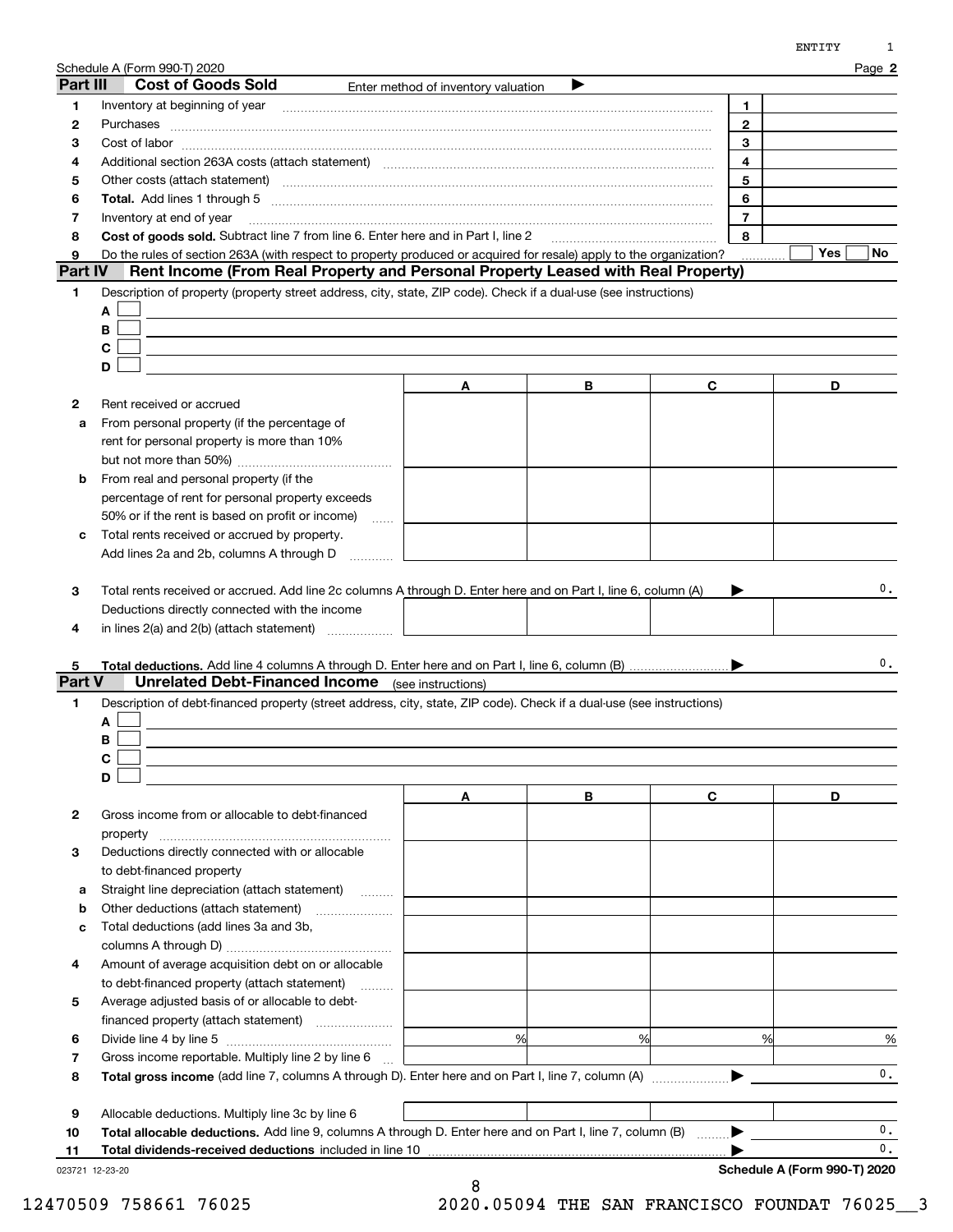|                           | Schedule A (Form 990-T) 2020                                                                                                                                                                                                                          |                                                                                                                     |  |                                                                                     |    |                                        |                                                 |                |                                                      | Page 3        |
|---------------------------|-------------------------------------------------------------------------------------------------------------------------------------------------------------------------------------------------------------------------------------------------------|---------------------------------------------------------------------------------------------------------------------|--|-------------------------------------------------------------------------------------|----|----------------------------------------|-------------------------------------------------|----------------|------------------------------------------------------|---------------|
|                           |                                                                                                                                                                                                                                                       | Part VI Interest, Annuities, Royalties, and Rents from Controlled Organizations                                     |  |                                                                                     |    |                                        | (see instructions)                              |                |                                                      |               |
|                           |                                                                                                                                                                                                                                                       |                                                                                                                     |  |                                                                                     |    | <b>Exempt Controlled Organizations</b> |                                                 |                |                                                      |               |
|                           | 1. Name of controlled                                                                                                                                                                                                                                 | 2. Employer                                                                                                         |  | 3. Net unrelated                                                                    |    | 4. Total of specified                  | 5. Part of column 4<br>that is included in the  |                | <b>6.</b> Deductions directly                        |               |
|                           | organization                                                                                                                                                                                                                                          | identification                                                                                                      |  | income (loss)                                                                       |    | payments made                          | controlling organiza-                           |                | connected with                                       |               |
|                           |                                                                                                                                                                                                                                                       | number                                                                                                              |  | (see instructions)                                                                  |    |                                        | tion's gross income                             |                | income in column 5                                   |               |
| (1)                       |                                                                                                                                                                                                                                                       |                                                                                                                     |  |                                                                                     |    |                                        |                                                 |                |                                                      |               |
| (2)                       |                                                                                                                                                                                                                                                       |                                                                                                                     |  |                                                                                     |    |                                        |                                                 |                |                                                      |               |
| (3)                       |                                                                                                                                                                                                                                                       |                                                                                                                     |  |                                                                                     |    |                                        |                                                 |                |                                                      |               |
| (4)                       |                                                                                                                                                                                                                                                       |                                                                                                                     |  | Nonexempt Controlled Organizations                                                  |    |                                        |                                                 |                |                                                      |               |
|                           | 7. Taxable Income                                                                                                                                                                                                                                     | 8. Net unrelated                                                                                                    |  | <b>9.</b> Total of specified                                                        |    |                                        | <b>10.</b> Part of column 9                     |                | <b>11.</b> Deductions directly                       |               |
|                           |                                                                                                                                                                                                                                                       | income (loss)                                                                                                       |  | payments made                                                                       |    |                                        | that is included in the                         |                | connected with                                       |               |
|                           |                                                                                                                                                                                                                                                       | (see instructions)                                                                                                  |  |                                                                                     |    |                                        | controlling organization's<br>gross income      |                | income in column 10                                  |               |
| (1)                       |                                                                                                                                                                                                                                                       |                                                                                                                     |  |                                                                                     |    |                                        |                                                 |                |                                                      |               |
| (2)                       |                                                                                                                                                                                                                                                       |                                                                                                                     |  |                                                                                     |    |                                        |                                                 |                |                                                      |               |
| (3)                       |                                                                                                                                                                                                                                                       |                                                                                                                     |  |                                                                                     |    |                                        |                                                 |                |                                                      |               |
| (4)                       |                                                                                                                                                                                                                                                       |                                                                                                                     |  |                                                                                     |    |                                        |                                                 |                |                                                      |               |
|                           |                                                                                                                                                                                                                                                       |                                                                                                                     |  |                                                                                     |    |                                        | Add columns 5 and 10.                           |                | Add columns 6 and 11.                                |               |
|                           |                                                                                                                                                                                                                                                       |                                                                                                                     |  |                                                                                     |    |                                        | Enter here and on Part I,<br>line 8, column (A) |                | Enter here and on Part I,<br>line $8$ , column $(B)$ |               |
|                           |                                                                                                                                                                                                                                                       |                                                                                                                     |  |                                                                                     |    |                                        |                                                 |                |                                                      |               |
| Totals<br><b>Part VII</b> |                                                                                                                                                                                                                                                       |                                                                                                                     |  |                                                                                     |    |                                        | 0                                               |                |                                                      | 0.            |
|                           |                                                                                                                                                                                                                                                       | Investment Income of a Section 501(c)(7), (9), or (17) Organization                                                 |  |                                                                                     |    |                                        | (see instructions)                              |                | 5. Total deductions                                  |               |
|                           |                                                                                                                                                                                                                                                       | 1. Description of income                                                                                            |  | 2. Amount of<br>3. Deductions<br>income<br>directly connected<br>(attach statement) |    | 4. Set-asides                          | and set-asides                                  |                |                                                      |               |
|                           |                                                                                                                                                                                                                                                       |                                                                                                                     |  |                                                                                     |    | (attach statement)                     |                                                 |                | (add cols 3 and 4)                                   |               |
| (1)                       |                                                                                                                                                                                                                                                       |                                                                                                                     |  |                                                                                     |    |                                        |                                                 |                |                                                      |               |
| (2)                       |                                                                                                                                                                                                                                                       |                                                                                                                     |  |                                                                                     |    |                                        |                                                 |                |                                                      |               |
| (3)                       |                                                                                                                                                                                                                                                       |                                                                                                                     |  |                                                                                     |    |                                        |                                                 |                |                                                      |               |
| (4)                       |                                                                                                                                                                                                                                                       |                                                                                                                     |  |                                                                                     |    |                                        |                                                 |                |                                                      |               |
|                           |                                                                                                                                                                                                                                                       |                                                                                                                     |  | Add amounts in                                                                      |    |                                        |                                                 |                | Add amounts in                                       |               |
|                           |                                                                                                                                                                                                                                                       |                                                                                                                     |  | column 2. Enter<br>here and on Part I,                                              |    |                                        |                                                 |                | column 5. Enter<br>here and on Part I.               |               |
|                           |                                                                                                                                                                                                                                                       |                                                                                                                     |  | line 9, column (A)                                                                  |    |                                        |                                                 |                | line $9$ , column $(B)$                              |               |
| <b>Totals</b>             |                                                                                                                                                                                                                                                       |                                                                                                                     |  |                                                                                     | 0. |                                        |                                                 |                |                                                      | $\mathbf 0$ . |
| <b>Part VIII</b>          |                                                                                                                                                                                                                                                       | <b>Exploited Exempt Activity Income, Other Than Advertising Income</b>                                              |  |                                                                                     |    |                                        | (see instructions)                              |                |                                                      |               |
| 1                         | Description of exploited activity:                                                                                                                                                                                                                    |                                                                                                                     |  |                                                                                     |    |                                        |                                                 |                |                                                      |               |
| 2                         |                                                                                                                                                                                                                                                       | Gross unrelated business income from trade or business. Enter here and on Part I, line 10, column (A)               |  |                                                                                     |    |                                        |                                                 | $\mathbf{2}$   |                                                      |               |
| 3                         |                                                                                                                                                                                                                                                       | Expenses directly connected with production of unrelated business income. Enter here and on Part I,                 |  |                                                                                     |    |                                        |                                                 |                |                                                      |               |
| 4                         | line 10, column (B)                                                                                                                                                                                                                                   |                                                                                                                     |  |                                                                                     |    |                                        |                                                 | 3              |                                                      |               |
|                           | Net income (loss) from unrelated trade or business. Subtract line 3 from line 2. If a gain, complete                                                                                                                                                  |                                                                                                                     |  |                                                                                     |    |                                        |                                                 | 4              |                                                      |               |
| 5                         | Gross income from activity that is not unrelated business income [11] [11] content material content from activity that is not unrelated business income [11] [11] [11] $\alpha$ [11] $\alpha$ [11] $\alpha$ [11] $\alpha$ [11] $\alpha$ [11] $\alpha$ |                                                                                                                     |  |                                                                                     |    |                                        | 5                                               |                |                                                      |               |
| 6                         |                                                                                                                                                                                                                                                       | Expenses attributable to income entered on line 5 [[11] manufacture income contract at the income entered on line 5 |  |                                                                                     |    |                                        |                                                 | 6              |                                                      |               |
| 7                         |                                                                                                                                                                                                                                                       | Excess exempt expenses. Subtract line 5 from line 6, but do not enter more than the amount on line                  |  |                                                                                     |    |                                        |                                                 |                |                                                      |               |
|                           |                                                                                                                                                                                                                                                       |                                                                                                                     |  |                                                                                     |    |                                        |                                                 | $\overline{7}$ |                                                      |               |
|                           |                                                                                                                                                                                                                                                       |                                                                                                                     |  |                                                                                     |    |                                        |                                                 |                | Cahadula A (Farm 000 T) 2020                         |               |

**Schedule A (Form 990-T) 2020**

023731 12-23-20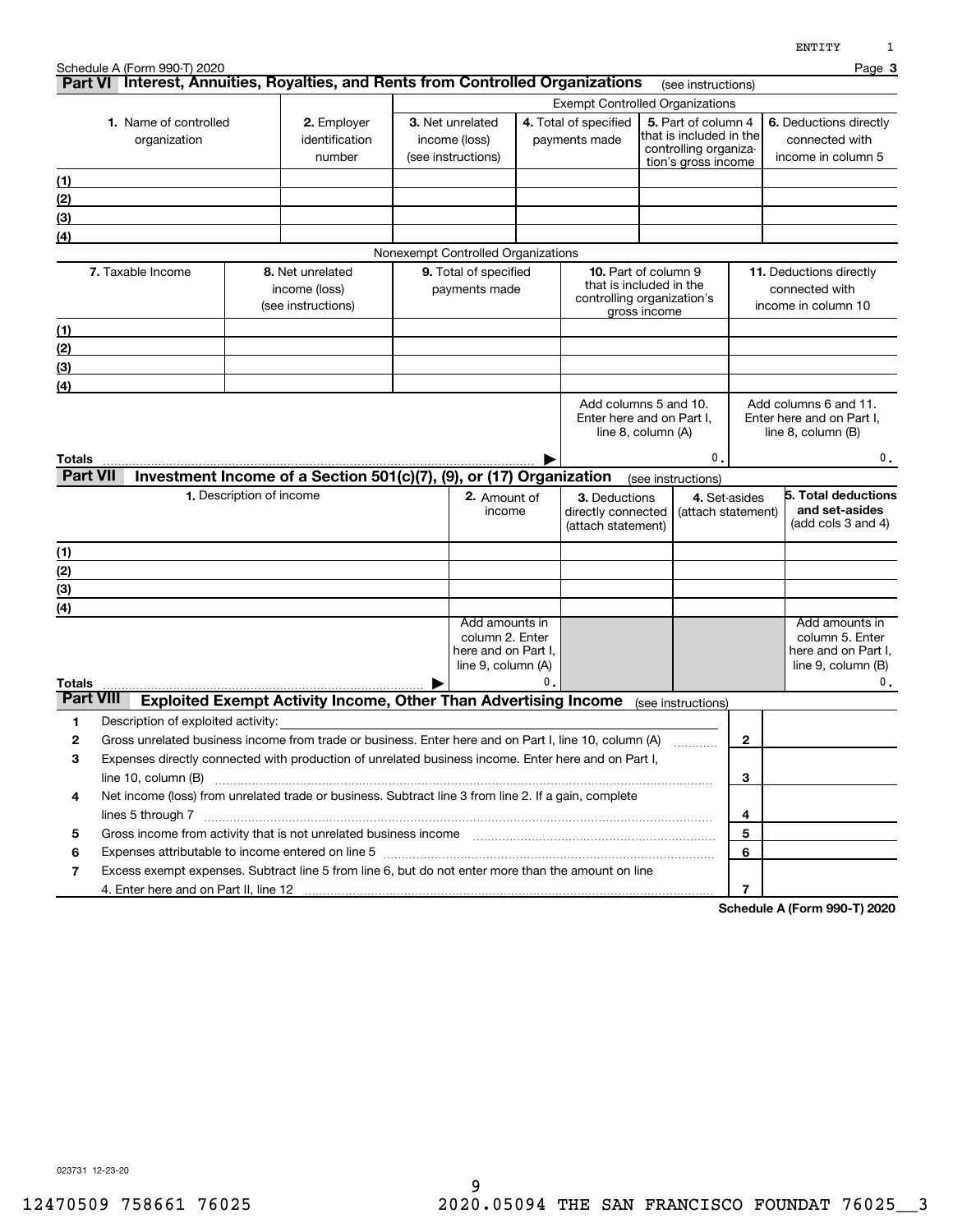| Part IX                    | Schedule A (Form 990-T) 2020<br><b>Advertising Income</b>                                                                                                                                                                                           |          |                    |                                                 | Page 4                                                   |
|----------------------------|-----------------------------------------------------------------------------------------------------------------------------------------------------------------------------------------------------------------------------------------------------|----------|--------------------|-------------------------------------------------|----------------------------------------------------------|
| 1                          | Name(s) of periodical(s). Check box if reporting two or more periodicals on a consolidated basis.<br>A<br>B<br>C<br>D                                                                                                                               |          |                    |                                                 |                                                          |
|                            | Enter amounts for each periodical listed above in the corresponding column.                                                                                                                                                                         |          |                    |                                                 |                                                          |
|                            |                                                                                                                                                                                                                                                     | Α        | В                  | C                                               | D                                                        |
| 2                          | Gross advertising income                                                                                                                                                                                                                            |          |                    |                                                 |                                                          |
|                            |                                                                                                                                                                                                                                                     |          |                    |                                                 | 0.                                                       |
| a                          |                                                                                                                                                                                                                                                     |          |                    |                                                 |                                                          |
| 3                          | Direct advertising costs by periodical                                                                                                                                                                                                              |          |                    |                                                 |                                                          |
| a                          |                                                                                                                                                                                                                                                     |          |                    |                                                 | $\mathbf{0}$ .                                           |
| 4<br>5<br>6                | Advertising gain (loss). Subtract line 3 from line<br>2. For any column in line 4 showing a gain,<br>complete lines 5 through 8. For any column in<br>line 4 showing a loss or zero, do not complete<br>lines 5 through 7, and enter zero on line 8 |          |                    |                                                 |                                                          |
| 7                          | Excess readership costs. If line 6 is less than<br>line 5, subtract line 6 from line 5. If line 5 is less                                                                                                                                           |          |                    |                                                 |                                                          |
| 8                          | Excess readership costs allowed as a<br>deduction. For each column showing a gain on<br>line 4, enter the lesser of line 4 or line 7                                                                                                                |          |                    |                                                 |                                                          |
| a                          | Add line 8, columns A through D. Enter the greater of the line 8a, columns total or zero here and on                                                                                                                                                |          |                    |                                                 |                                                          |
|                            | Part II, line 13                                                                                                                                                                                                                                    |          |                    | .                                               | $\mathbf{0}$ .                                           |
| Part X                     | <b>Compensation of Officers, Directors, and Trustees</b><br>1. Name                                                                                                                                                                                 | 2. Title | (see instructions) | 3. Percentage<br>of time devoted<br>to business | 4. Compensation<br>attributable to<br>unrelated business |
| (1)                        |                                                                                                                                                                                                                                                     |          |                    | %                                               |                                                          |
| (2)                        |                                                                                                                                                                                                                                                     |          |                    | %                                               |                                                          |
| (3)                        |                                                                                                                                                                                                                                                     |          |                    | %                                               |                                                          |
| $\underline{\textbf{(4)}}$ |                                                                                                                                                                                                                                                     |          |                    | %                                               |                                                          |
| Part XI                    | Total. Enter here and on Part II, line 1<br><b>Supplemental Information</b> (see instructions)                                                                                                                                                      |          |                    |                                                 | $\mathbf{0}$ .                                           |
|                            |                                                                                                                                                                                                                                                     |          |                    |                                                 |                                                          |

023732 12-23-20

**Schedule A (Form 990-T) 2020**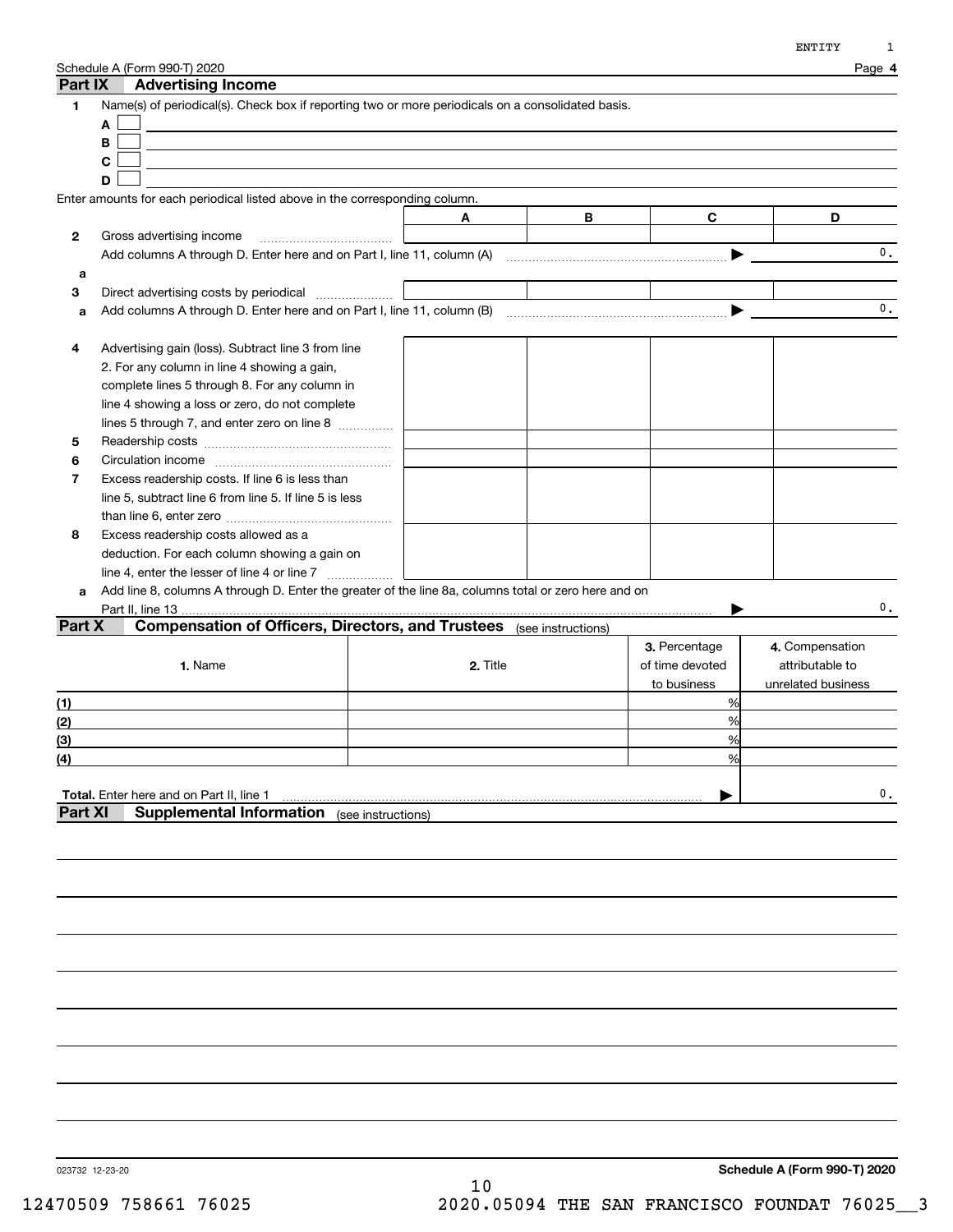| DESCRIPTION                                                                     | OR (LOSS)   |
|---------------------------------------------------------------------------------|-------------|
| CROSSHARBOR INSTITUTIONAL PARTNERS II L.P. - ORDINARY<br>BUSINESS INCOME (LOSS) | $-222.$     |
| DENHAM COMMODITY PARTNERS FUND VI LP - ORDINARY BUSINESS                        |             |
| INCOME (LOSS)                                                                   | $-40, 420.$ |
| FARALLON CAPITAL PARTNERS, LP - ORDINARY BUSINESS INCOME                        |             |
| (LOSS)                                                                          | $-86, 205.$ |
| METROPOLITAN REAL ESTATE PARTNERS IV-B, LP - ORDINARY                           |             |
| BUSINESS INCOME (LOSS)                                                          | $-3,602.$   |
| THOMA BRAVO FUND X, L.P. - ORDINARY BUSINESS INCOME (LOSS)                      | 1,733.      |
| TIFF PARTNERS V-US, LLC - ORDINARY BUSINESS INCOME (LOSS)                       | $-2,016.$   |
| TIFF PRIVATE EQUITY PARTNERS 2006, LLC - ORDINARY BUSINESS                      |             |
| INCOME (LOSS)                                                                   | 2,205.      |
| TIFF PRIVATE EQUITY PARTNERS 2007, LLC - ORDINARY BUSINESS                      |             |
| INCOME (LOSS)                                                                   | $-15,336.$  |
| TIFF PRIVATE EQUITY PARTNERS 2008, LLC - ORDINARY BUSINESS                      |             |
| INCOME (LOSS)                                                                   | $-8,517.$   |
| TIFF PRIVATE EQUITY PARTNERS 2010, LLC - ORDINARY BUSINESS                      |             |
| INCOME (LOSS)                                                                   | $-2,358.$   |
| TIFF PRIVATE EQUITY PARTNERS 2011, LLC - ORDINARY BUSINESS                      |             |
| INCOME (LOSS)                                                                   | $-4, 231.$  |
| THE VARDE FUND IX-A LP - ORDINARY BUSINESS INCOME (LOSS)                        | 31.         |
|                                                                                 |             |

}}}}}}}}}}}}}}}}}}}}}}}}}}}} }}}}}}}}}}

~~~~~~~~~~~~~~~~~~~~~~~~~~~~~~~~~~~~~~~~~~~~~~~~~~~~~~~~~~~~~~~~~~~~~~~~~~~~~~FORM 990-T (A) **INCOME** (LOSS) FROM PARTNERSHIPS STATEMENT 4

| <u>IIID VARDD FOND IA A DE   ORDINARI DOOINDOO INCOMB (DOOD)</u> |             |
|------------------------------------------------------------------|-------------|
| THE VARDE FUND X(B) (FEEDER) LP - ORDINARY BUSINESS INCOME       |             |
| (LOSS)                                                           | $-17,428$ . |
| PRECURSOR VENTURES III, LP - ORDINARY BUSINESS INCOME            |             |
| (LOSS)                                                           | $-6.015.$   |
| ACACIA CONSERVATION FUND LP - ORDINARY BUSINESS INCOME           |             |
| (LOSS)                                                           | 176.254.    |
| DARLINGTON PARTNERS, L.P. - ORDINARY BUSINESS INCOME             |             |
| (LOSS)                                                           | 401.687.    |
| HELLMAN & FRIEDMAN CAPITAL PARTNERS IX PARALLEL LP -             |             |
| ORDINARY BUSINESS INCOM                                          | $-68,339.$  |
|                                                                  |             |
|                                                                  |             |

TOTAL INCLUDED ON SCHEDULE A, PART I, LINE 5 327,221.

~~~~~~~~~~~~~~~~~~~~~~~~~~~~~~~~~~~~~~~~~~~~~~~~~~~~~~~~~~~~~~~~~~~~~~~~~~~~~~FORM 990-T (A) **OTHER DEDUCTIONS** STATEMENT 5

}}}}}}}}}}} }}}}}}}}}}}}}}

}}}}}}}}}}}}}}

~~~~~~~~~~~~~~

~~~~~~~~~~~~~~

# DESCRIPTION AMOUNT

## TAX PREPARATION FEES 20,200.

TOTAL TO SCHEDULE A, PART II, LINE 14 20,200.

NET INCOME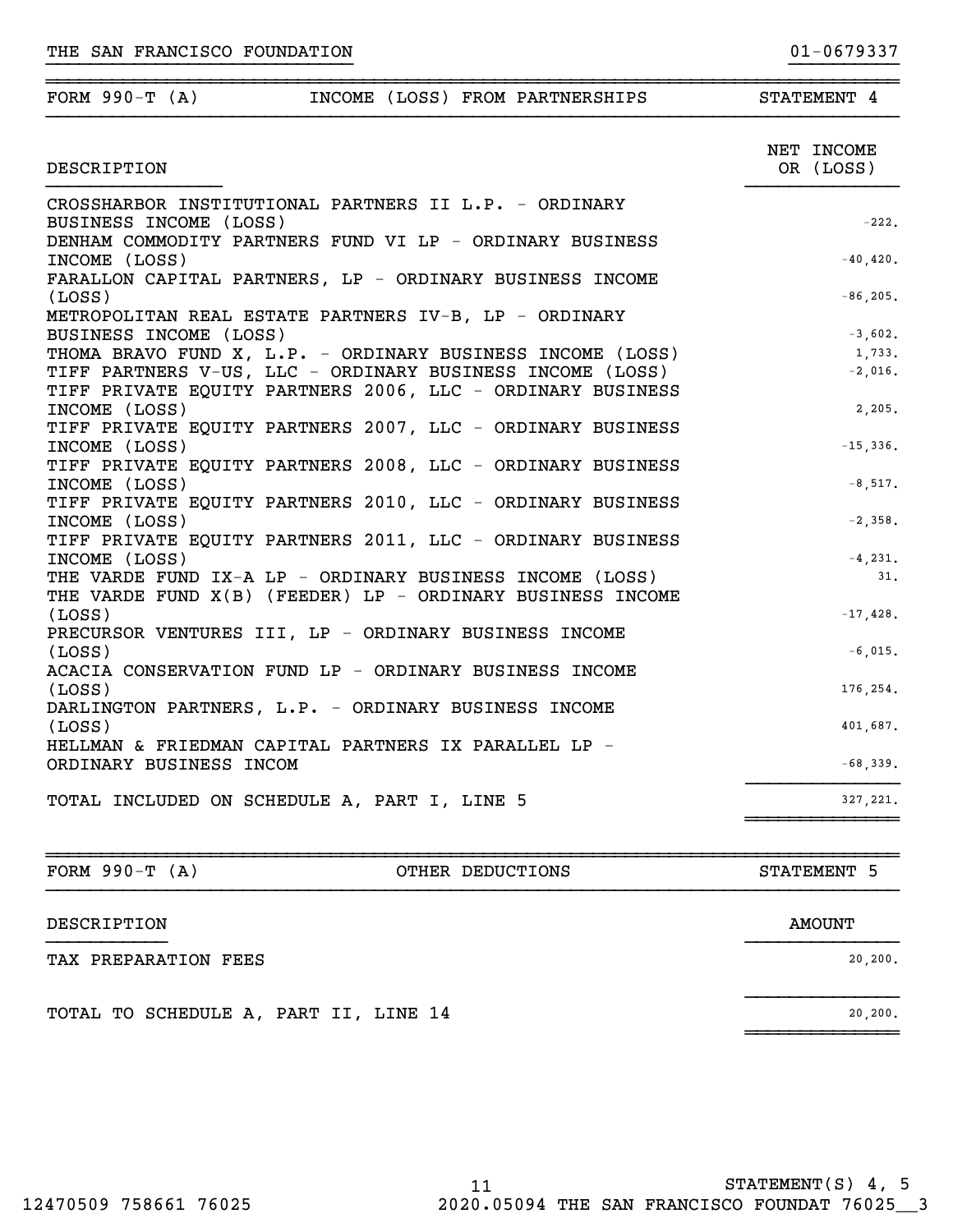| Form | n<br>מ<br>n<br><b>C</b>    |
|------|----------------------------|
|      | Department of the Treasury |
|      | Internal Revenue Service   |

## **| Attach to the corporation's tax return. Underpayment of Estimated Tax by Corporations**

**| Go to www.irs.gov/Form2220 for instructions and the latest information.** FORM 990-T OMB No. 1545-0123

**2020**

**Employer identification number**

THE SAN FRANCISCO FOUNDATION CONSIDERED ASSESSED. THE SAN FRANCISCO FOUNDATION

**Note:** Generally, the corporation is not required to file Form 2220 (see Part II below for exceptions) because the IRS will figure any penalty owed and estimated tax penalty line of the corporation's income tax return, but **do not** attach Form 2220. bill the corporation. However, the corporation may still use Form 2220 to figure the penalty. If so, enter the amount from page 2, line 38, on the

| <b>Part I</b> Required Annual Payment |
|---------------------------------------|
|                                       |

|                                                                                                                                                         |    | 51,054.  |
|---------------------------------------------------------------------------------------------------------------------------------------------------------|----|----------|
| 2a<br><b>2a</b> Personal holding company tax (Schedule PH (Form 1120), line 26) included on line 1                                                      |    |          |
| <b>b</b> Look-back interest included on line 1 under section $460(b)(2)$ for completed long-term<br>2b                                                  |    |          |
| 2c                                                                                                                                                      |    |          |
|                                                                                                                                                         | 2d |          |
| 3 Subtract line 2d from line 1. If the result is less than \$500, <b>do not</b> complete or file this form. The corporation<br>does not owe the penalty |    | 51,054.  |
| 4 Enter the tax shown on the corporation's 2019 income tax return. See instructions. <b>Caution:</b> If the tax is zero                                 |    |          |
| or the tax year was for less than 12 months, skip this line and enter the amount from line 3 on line 5                                                  |    | 129,042. |
| 5 Required annual payment. Enter the smaller of line 3 or line 4. If the corporation is required to skip line 4,                                        |    | 51,054.  |
| Reasons for Filing - Check the boxes below that apply. If any boxes are checked, the corporation must file Form 2220<br><b>Part II</b>                  |    |          |

| even if it does not owe a penalty. See instructions. |  |
|------------------------------------------------------|--|
|                                                      |  |

|  |  | 6 The corporation is using the adjusted seasonal installment method. |
|--|--|----------------------------------------------------------------------|
|--|--|----------------------------------------------------------------------|

**7**The corporation is using the annualized income installment method.  $\mathcal{L}^{\text{max}}$ 

**8**The corporation is a "large corporation" figuring its first required installment based on the prior year's tax.  $\boxed{\mathbf{X}}$ 

**Part III** | Figuring the Underpayment

|    |                                                                                                                                                                                                                                                    |    | (a)      | (b)      | (c)      | (d)      |  |  |  |
|----|----------------------------------------------------------------------------------------------------------------------------------------------------------------------------------------------------------------------------------------------------|----|----------|----------|----------|----------|--|--|--|
|    | Installment due dates. Enter in columns (a) through (d) the<br>15th day of the 4th (Form 990-PF filers: Use 5th month),<br>6th, 9th, and 12th months of the corporation's tax year.<br>Filers with installments due on or after April 1, 2020, and | 9  | 10/15/20 | 12/15/20 | 03/15/21 | 06/15/21 |  |  |  |
|    | 10 Required installments. If the box on line 6 and/or line 7                                                                                                                                                                                       |    |          |          |          |          |  |  |  |
|    | above is checked, enter the amounts from Sch A, line 38. If                                                                                                                                                                                        |    |          |          |          |          |  |  |  |
|    | the box on line 8 (but not 6 or 7) is checked, see instructions                                                                                                                                                                                    |    |          |          |          |          |  |  |  |
|    | for the amounts to enter. If none of these boxes are checked.                                                                                                                                                                                      |    |          |          |          |          |  |  |  |
|    | enter 25% (0.25) of line 5 above in each column                                                                                                                                                                                                    | 10 | 12,764.  | 12,763.  | 12,764.  | 12,763.  |  |  |  |
| 11 | Estimated tax paid or credited for each period. For                                                                                                                                                                                                |    |          |          |          |          |  |  |  |
|    | column (a) only, enter the amount from line 11 on line 15.                                                                                                                                                                                         |    |          |          |          |          |  |  |  |
|    | See instructions                                                                                                                                                                                                                                   | 11 | 63,355.  |          | 48,000.  | 86,000.  |  |  |  |
|    | Complete lines 12 through 18 of one column                                                                                                                                                                                                         |    |          |          |          |          |  |  |  |
|    | before going to the next column.                                                                                                                                                                                                                   |    |          |          |          |          |  |  |  |
| 12 | Enter amount, if any, from line 18 of the preceding column                                                                                                                                                                                         | 12 |          | 50, 591. | 37,828.  | 73,064.  |  |  |  |
| 13 |                                                                                                                                                                                                                                                    | 13 |          | 50.591.  | 85.828.  | 159,064. |  |  |  |
| 14 | Add amounts on lines 16 and 17 of the preceding column                                                                                                                                                                                             | 14 |          |          |          |          |  |  |  |
| 15 | Subtract line 14 from line 13. If zero or less, enter -0-                                                                                                                                                                                          | 15 | 63,355.  | 50,591.  | 85,828.  | 159,064. |  |  |  |
|    | 16 If the amount on line 15 is zero, subtract line 13 from line                                                                                                                                                                                    |    |          |          |          |          |  |  |  |
|    |                                                                                                                                                                                                                                                    | 16 |          | 0.       | 0.       |          |  |  |  |
|    | 17 Underpayment. If line 15 is less than or equal to line 10,                                                                                                                                                                                      |    |          |          |          |          |  |  |  |
|    | subtract line 15 from line 10. Then go to line 12 of the next                                                                                                                                                                                      |    |          |          |          |          |  |  |  |
|    |                                                                                                                                                                                                                                                    | 17 |          |          |          |          |  |  |  |
|    | 18 Overpayment. If line 10 is less than line 15, subtract line 10                                                                                                                                                                                  |    |          |          |          |          |  |  |  |
|    | from line 15. Then go to line 12 of the next column                                                                                                                                                                                                | 18 | 50, 591. | 37,828.  | 73,064.  |          |  |  |  |
|    | Go to Part IV on page 2 to figure the penalty. Do not go to Part IV if there are no entries on line 17 - no penalty is owed.                                                                                                                       |    |          |          |          |          |  |  |  |
|    | 1.11A  Pau Bangaroval, Badrostan Ast Nation and accounts included<br>$F_{\text{max}}$ 0000 $(0.00)$                                                                                                                                                |    |          |          |          |          |  |  |  |

**For Paperwork Reduction Act Notice, see separate instructions.** LHA

Form 2220 (2020)

012801 02-02-21